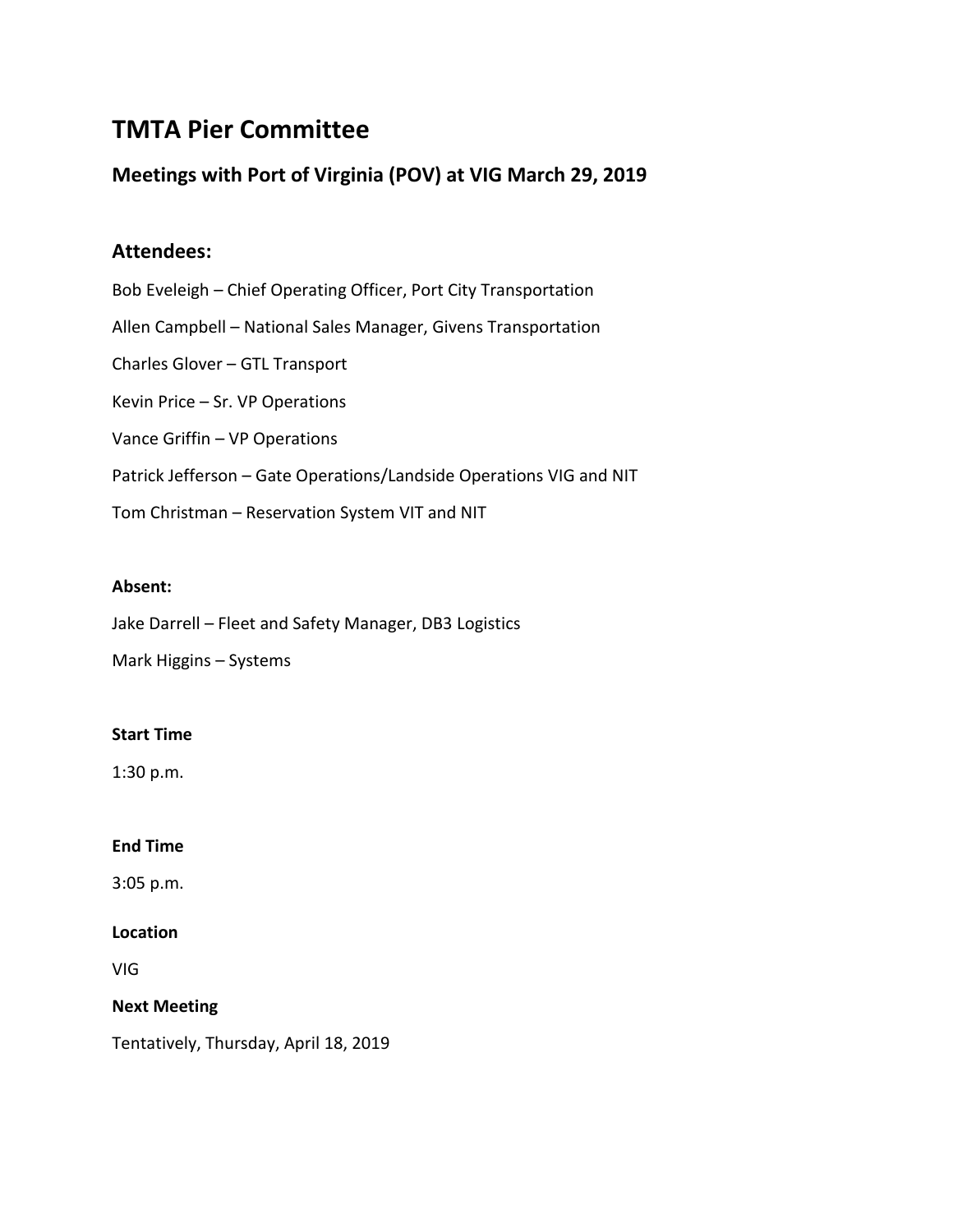# **Notes/Findings from 3-29-2019 Meeting**

#### **PMT**

PMT reportedly has new equipment issues. Port to investigate and report for next meeting.

### **Operating Hours**

The Port discussed continuing drop in early morning transactions and desire to make all facilities operate on consistent hours. Expected start time to be rolled back to 5 a.m. soon and Saturday hours curtailed.

Port was provided with a question submitted through TRAC regarding loss of Saturday Reefer hours.

#### **VIG Stacks**

New construction is almost finished. Refurbishment program on old stacks however will take approximately 15 months. Each pair of stacks takes roughly 12 weeks. This differs from the original estimate as the refurbishment program has been changed to be more comprehensive.

Currently Stacks 2, 3 and 16 down; 14 will be completed 3/31; 15 will be completed around 4/20; and 10 and 11 thirteen weeks after that.

Stacks 4-9, 12 and 13 have not been started (total of 8).

Worst performing stacks are being given priority.

## **Turn Times**

The Committee has focused first on turn times over 2 hours. Longer turn time transactions are the ones that will slow down overall turn times the most next peak. The percentage of >2 hour transactions has been falling but is not yet at the target of 1%. The Port will report data through March at the Motor Carrier Committee meeting on April 3<sup>rd</sup>.

The Pier Committee will refocus on the remaining causes of turn times >2 hours at the April 18 meeting and continue to monitor performance.

At VIG the ROS Group office has been equipped with monitors that will constantly show dwell times. It is no longer be necessary for clerks and supervisors to switch between systems to see the dwell times. The Committee toured the ROS Group office and talked with an Exception Clerk noting the information now readily visible to the clerks and managers, function of the system and workflow.